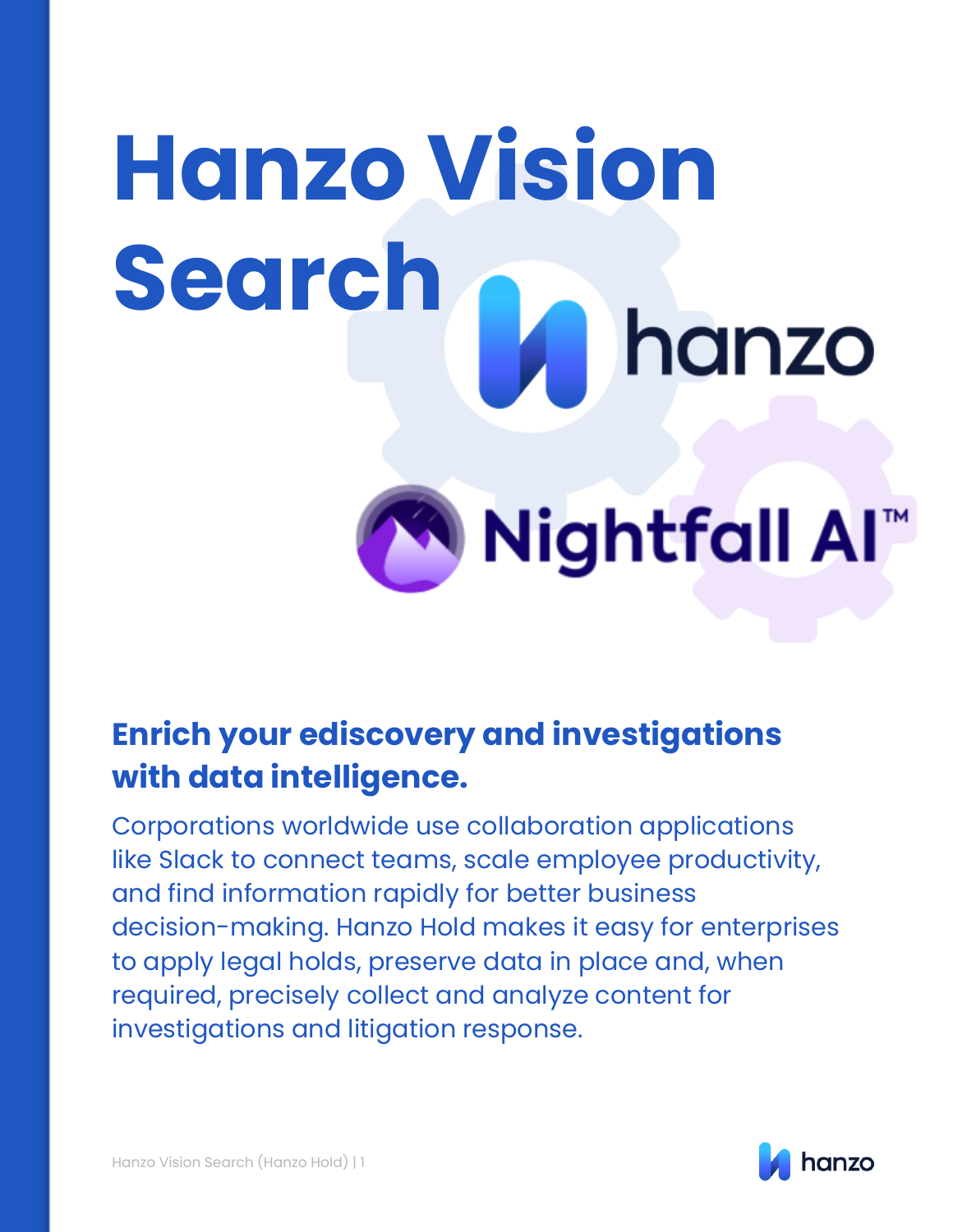## **New! Hanzo Vision**

Hanzo Hold can now be enabled with **Hanzo Vision Search**, an optional add-on that provides for data enrichment to identify sensitive and undesirable content within collected data. Two types of data enrichment are currently provided:

- 1. Behavior Detection and
- 2. Nightfall Detection

| <b>■</b> David Ruel Investigation |                                                  |                                     |                                                | Create Slack Export        |
|-----------------------------------|--------------------------------------------------|-------------------------------------|------------------------------------------------|----------------------------|
| Manage Matter                     | <b>O</b> View Discovery                          | <b>Bookmarks</b>                    | <b>B</b> Exports                               | <b>쓰</b> Reports           |
| <b>⊘ View Discovery Query</b>     |                                                  | <b>Matter Status @ Syncing</b>      |                                                | Matter Created 02-MAR-2022 |
| <b>S DATA SOURCE TYPE</b>         | Slack                                            |                                     |                                                | Search Q                   |
| Q ENTER SEARCH TERMS              | Enter search term(s)<br><b>Query Editor</b>      |                                     | <b>O</b> Find Similar <b>@</b> clear           |                            |
| <b>茴 REFINE BY DATE RANGE</b>     | Between<br>MM/DD/YYYY<br>$\overline{\mathbf{v}}$ | MM/DD/YYYY<br>and                   | clear                                          |                            |
| <b>ED HANZO VISION SEARCH</b>     |                                                  |                                     |                                                | $\sim$                     |
| Behaviour Detection clear         |                                                  |                                     |                                                |                            |
| Behaviour Type <sup>8</sup>       |                                                  | Threshold<br>ℯ<br>Select threshold  | $\overline{\mathbf{v}}$                        |                            |
| Nightfall Detection               |                                                  |                                     |                                                |                            |
| Nightfall Type <sup>8</sup>       |                                                  | Minimun Confidence<br>ℯ             | Select confidence<br>$\boldsymbol{\mathrm{v}}$ |                            |
|                                   |                                                  |                                     |                                                |                            |
|                                   |                                                  | Results will appear here when ready |                                                |                            |

### **Behavior Detection**

Behavior Detection utilizes powerful machine-learning models developed by Hanzo to analyze imported content including Slack data and flag messages based on the degree of toxicity, identity attacks, insults, obscenity and other explicit language being used. Hanzo Hold users are able to search for messages that exceed a certain threshold that reflects the degree of sensitivity of

- $\Box$  Toxicity
- $\Box$  Identity attack
- $\Box$  Insult
- □ Obscenity
- □ Sexually explicit language

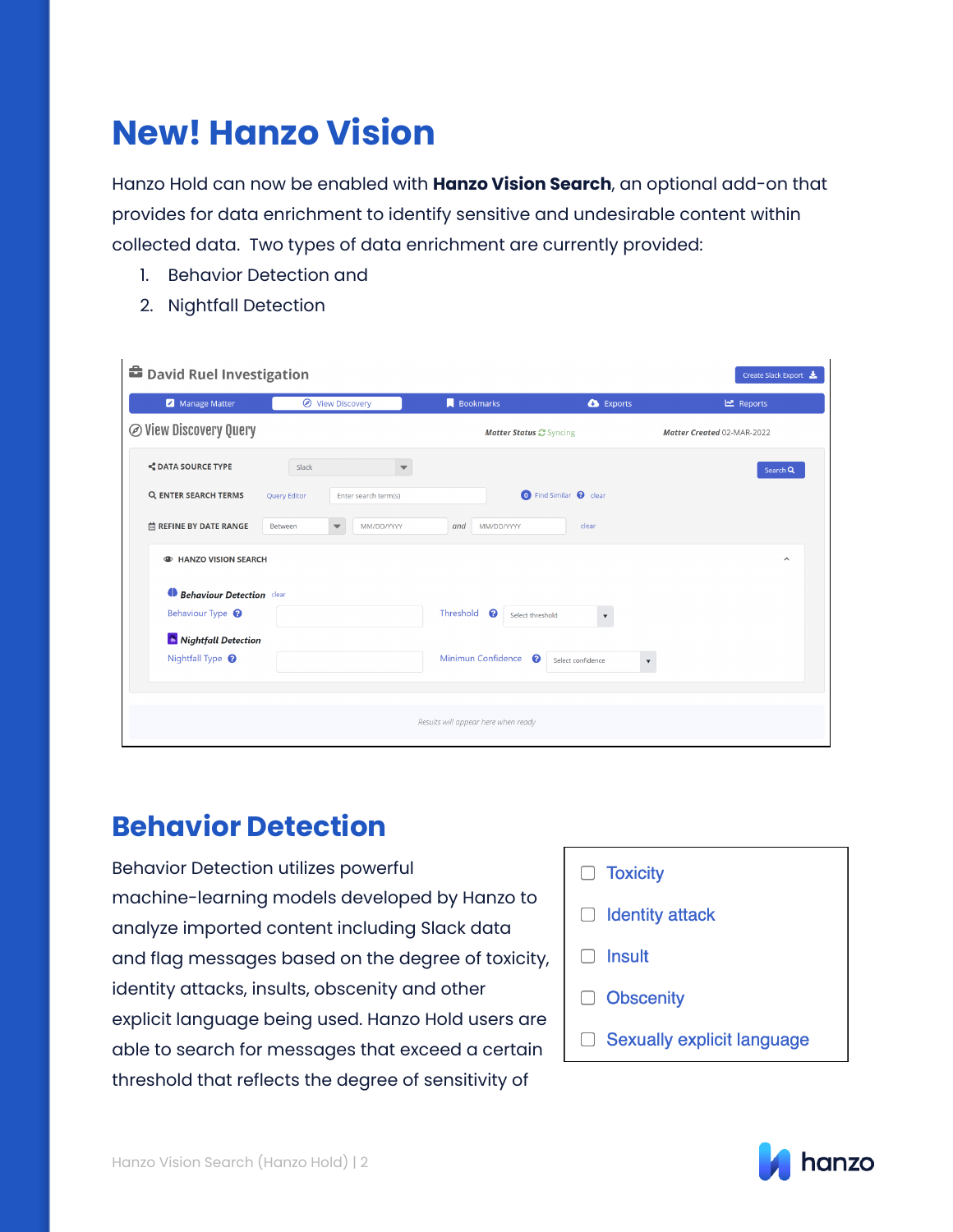the identified behavior. Messages are also automatically flagged within any search result set.

Users can specify behavior type(s) along with the lowest starting threshold percentage. This gives users the flexibility to look for varying degrees of aggression for unwanted behavior.

| <b>⊘ View Discovery Query</b>                      |                                         | Matter Status C Syncing              | Matter Created 02-MAR-2022 |
|----------------------------------------------------|-----------------------------------------|--------------------------------------|----------------------------|
| <b>S DATA SOURCE TYPE</b>                          | Slack                                   |                                      | Search Q                   |
| Q ENTER SEARCH TERMS                               | $\Box$ Toxicity                         | <b>O</b> Find Similar <b>@</b> clear |                            |
| <b>ED REFINE BY DATE RANGE</b>                     | <b>Identity attack</b><br>$\Box$ Insult | MM/DD/YYYY<br>clear<br>and           |                            |
| <b>EXAMPLE HANZO VISION SEARCH</b>                 | Obscenity                               |                                      | $\wedge$                   |
| Behaviour Detection<br>Behaviour Type <sup>?</sup> | $\Box$ Sexually explicit language       | Threshold<br>2<br>70%                |                            |

#### *Behavior detection settings for type and threshold*

| Workspace/Team        | Channel                           | Occurred On <sup>+</sup> | Message |                                                                                           |                                                              |                  |
|-----------------------|-----------------------------------|--------------------------|---------|-------------------------------------------------------------------------------------------|--------------------------------------------------------------|------------------|
| Hanzo Enterprise Test | aspen project                     | 03-MAR-2022              |         | Dave Ruel 00:15:17<br>Seriously when is this nightmare going to end with these contracto  |                                                              |                  |
| Hanzo Enterprise Test | dm-sarah.kloser--<br>david.ruel 1 | 18-FEB-2022              |         | Dave Ruel 01:57:39<br>Talk to you tomorrow. We need to whip these stupid contractors into | <b>Behaviour Details</b><br><b>Toxicity</b><br><b>Insult</b> | X<br>64 %<br>87% |
| Hanzo Enterprise Test | dm-sarah.kloser--<br>david.ruel 1 | 18-FEB-2022              |         | <b>Dave Ruel</b> 01:50:08<br>Stupid, fat and lazy CFO's!                                  |                                                              |                  |
| Hanzo Enterprise Test | dm-sarah.kloser--<br>david.ruel 1 | 18-FEB-2022              |         | Dave Ruel 01:48:41<br>Maybe I could expense that to Excalibur. The CFO is such an idiot a |                                                              |                  |

*Behavior detection search result details (message icon represents behavior detected)*

## **Sensitive Data Discovery (Powered by Nightfall AI)**

Sensitive data detection is provided via Hanzo's partnership with Nightfall AI. Content is analyzed to identify critically sensitive information, such as credit card numbers, employer identification numbers, US bank routing numbers and SWIFT codes, IBAN codes, US passport numbers, Social Security and Tax Identification numbers, Drivers License information, passwords and secrets, and more. The Nightfall detection

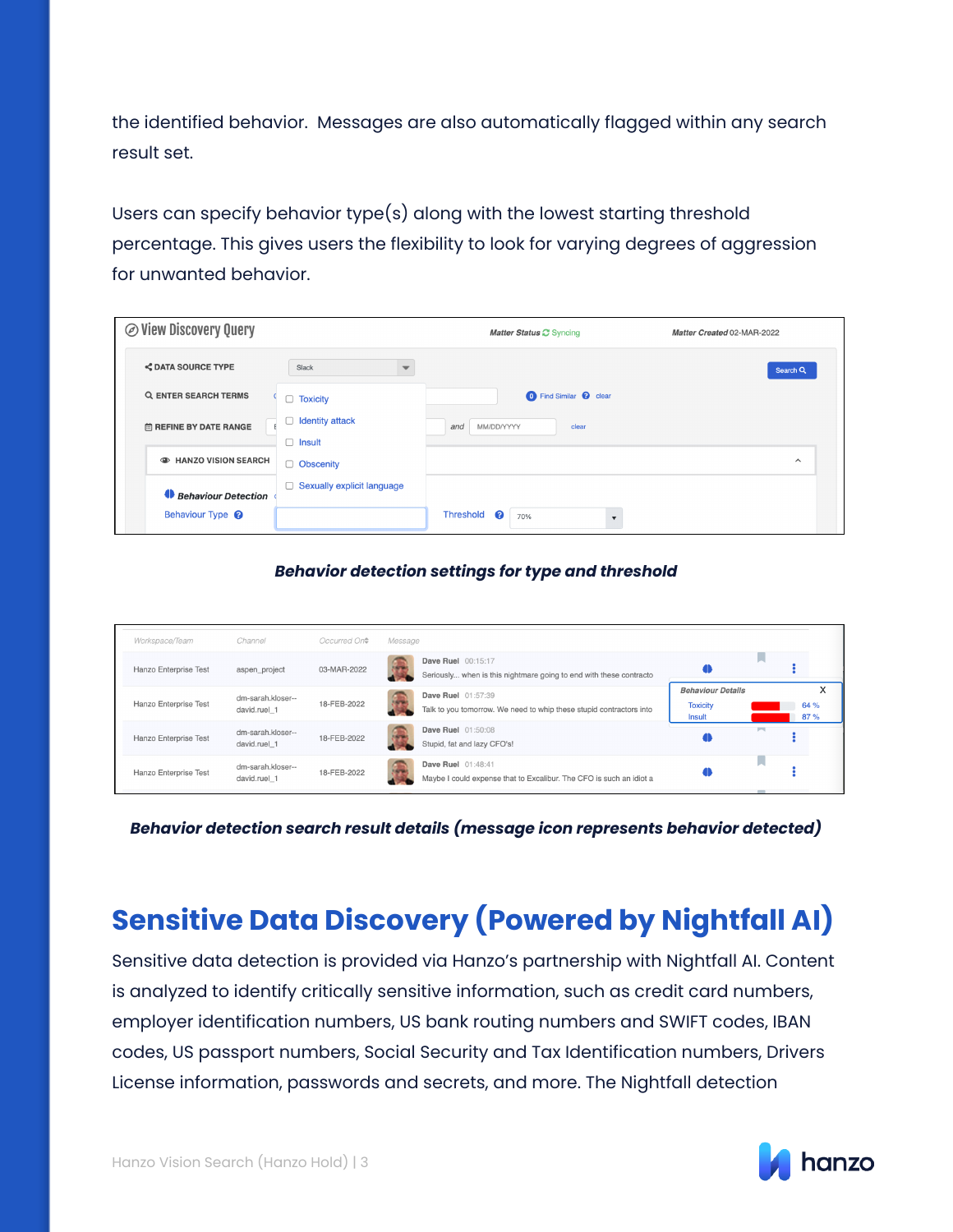engine offers over 100 detection types that can be set by the Hanzo Hold user to enrich collected data. Additionally, Nightfall can enable regular expression searching for specific patterns of interest, such as student or employee id numbers.

Nightfall Detection rules analyze and flag sensitive content inside of Hanzo Hold, which can then be utilized in View Discovery to filter desired results. A user can select the types of detections they would like to individually search for as well as the minimum confidence level they would like to set (i.e., Possible, Likely, or Very Likely). Additionally, Hanzo Hold will display an icon on any message in a search result set that contains content triggered by any of the detection rules.

| <b>S DATA SOURCE TYPE</b>          | Slack                                                                                  |                                                                  | Search Q            |
|------------------------------------|----------------------------------------------------------------------------------------|------------------------------------------------------------------|---------------------|
| Q ENTER SEARCH TERMS               | <b>Query Editor</b><br>Enter search term(s)                                            | <b>O</b> Find Similar <b>@</b> clear                             |                     |
| <b>茴 REFINE BY DATE RANGE</b>      | MM/DD/YYYY<br>Between.                                                                 | MM/DD/YYYY<br>and<br>clear                                       |                     |
| <b>EXAMPLE HANZO VISION SEARCH</b> | □ Drivers License Number<br><b>Individual Taxpayer</b><br><b>Identification Number</b> |                                                                  | $\hat{\phantom{a}}$ |
| Behaviour Detection                | □ Passport                                                                             |                                                                  |                     |
| Behaviour Type <sup>?</sup>        | □ Social Security Number                                                               | Threshold<br>ଵ<br>70%<br>▼                                       |                     |
| Nightfall Detection                | □ Credit Card Number                                                                   |                                                                  |                     |
| Nightfall Type <sup>?</sup>        |                                                                                        | <b>Minimun Confidence</b><br>ℯ<br>Likely<br>$\blacktriangledown$ |                     |

*Hanzo Hold showing Nightfall Detection types and Confidence scoring*